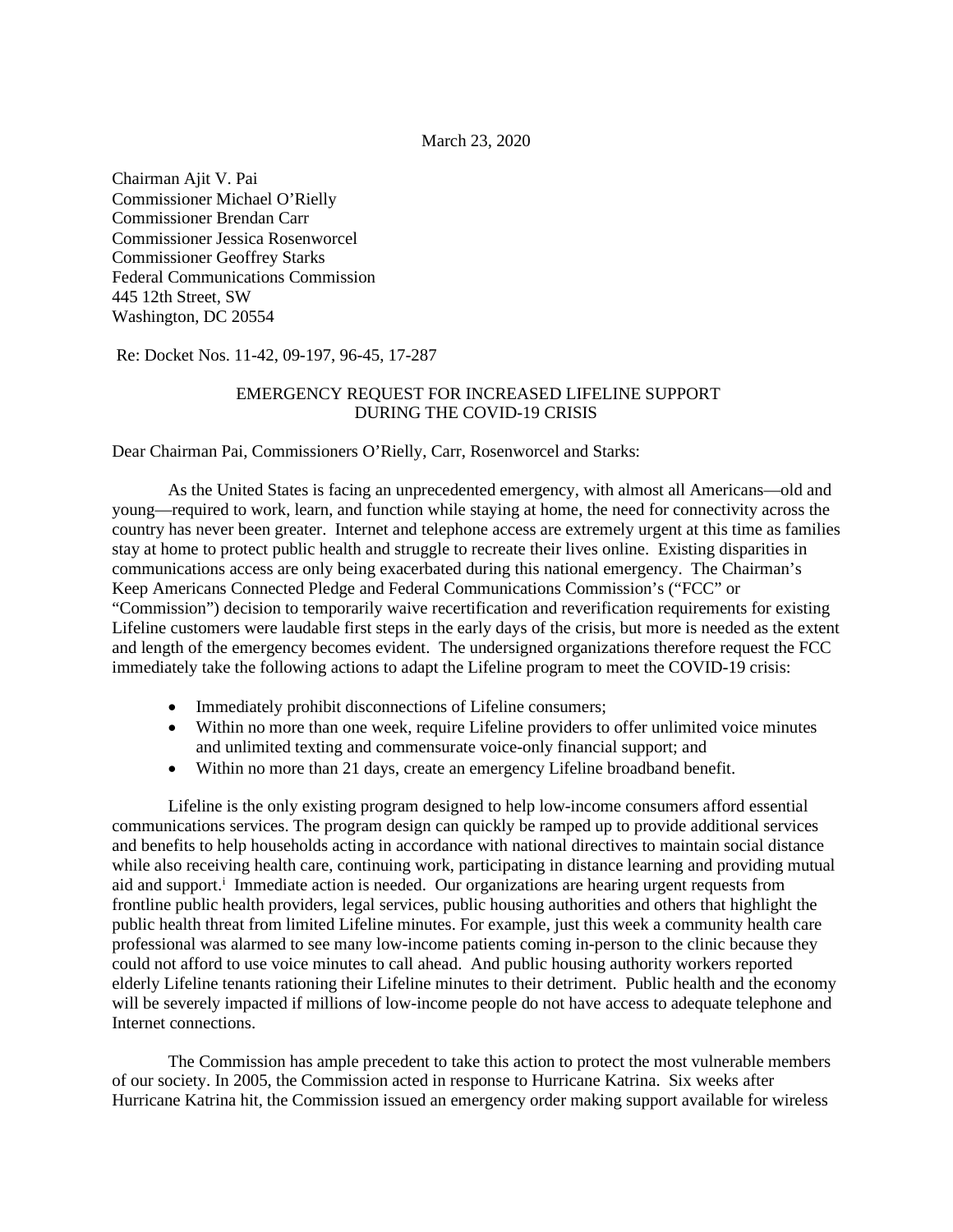service for the first time and drawing upon existing emergency designations to determine who was eligible for support.<sup>[ii](#page-5-1)</sup> The Commission should draw on this precedent to take the steps described below to adopt emergency measures starting immediately and ending 30 days after COVID-19 emergencies cease.[iii](#page-5-2)

*Prohibit disconnections of Lifeline customers.* Lifeline customers should not lose access during the COVID-19 crisis and for a reasonable period (e.g., 120 days) after the crisis. The Commission should immediately eliminate the non-usage rule and should continue its waiver of the recertification and reverification requirements for the full length of the emergency.<sup>[iv](#page-5-3)</sup>

*Unlimited voice minutes, unlimited text and commensurate voice-only support.* Within one week, the Commission should immediately require unlimited voice minutes and unlimited texting until the crisis is over. At the same time the Commission must also temporarily increase voice support to a level sufficient to cover the increased minutes. Further support for phones that can tether or offer hotspots would also ameliorate current limits on broadband access.<sup>[v](#page-5-4)</sup>

*Emergency Lifeline Broadband Benefit.* Within no more than 21 days, the Commission should create an Emergency Lifeline broadband benefit for low-income households for \$50 per month to fill in the gaps once the initial corporate commitments for 60 days of free service end. An adequate broadband service to the home would provide 100 megabits per second downstream/10 megabits per second upstream to allow for multiple members of the household to have the connectivity necessary for two-way video.<sup>vi</sup> To be eligible, such products should not include any waiting period for service or prohibitions for consumers with arrearages. The Commission should forbear from the obligations that broadband providers be designated ETCs.<sup>[vii](#page-5-6)</sup>

In addition to these actions, emergency Lifeline assistance should easily be available to households that have experienced a sudden drop in wages due to the COVID-19 crisis. While federal benefits programs are likely to see a rapid influx of participants and thus many will be able to rely upon existing program eligibility rules, the Commission should adopt rules that will streamline access for households impacted suddenly by the COVID-19 emergency.<sup>viii</sup>

The temporary expansion of Lifeline benefits described here will fulfill the Communications Act, advances the Congressionally mandated goals of universal service and is in line with Commission precedent.[ix](#page-5-8) Millions of people in this country must stay home in order to limit the spread of the coronavirus and it is in our country's national interest to continue as much of our economic and civic life as possible during this time. In the near-term telephone and Internet access will be necessary for health care, employment, the national census, primary elections, education and more. We strongly urge the Commission to act immediately. Our organizations are willing and able to collaborate to ensure these actions are as timely and successful as possible.

Sincerely,

Access Humboldt, Eureka, CA Access Now ACTION-Housing, Pittsburgh, PA African American Health Alliance AIDS Alabama, Birmingham, AL AIDS Foundation of Chicago AIDS Law Project of Pennsylvania AFL-CIO

Alianza Nacional de Campesinas Alternate ROOTS, Atlanta, GA American Civil Liberties Union American Federation of Teachers, AFL-CIO American Library Association America's Health Insurance Plans / AHIP Anixter Center, Chicago, IL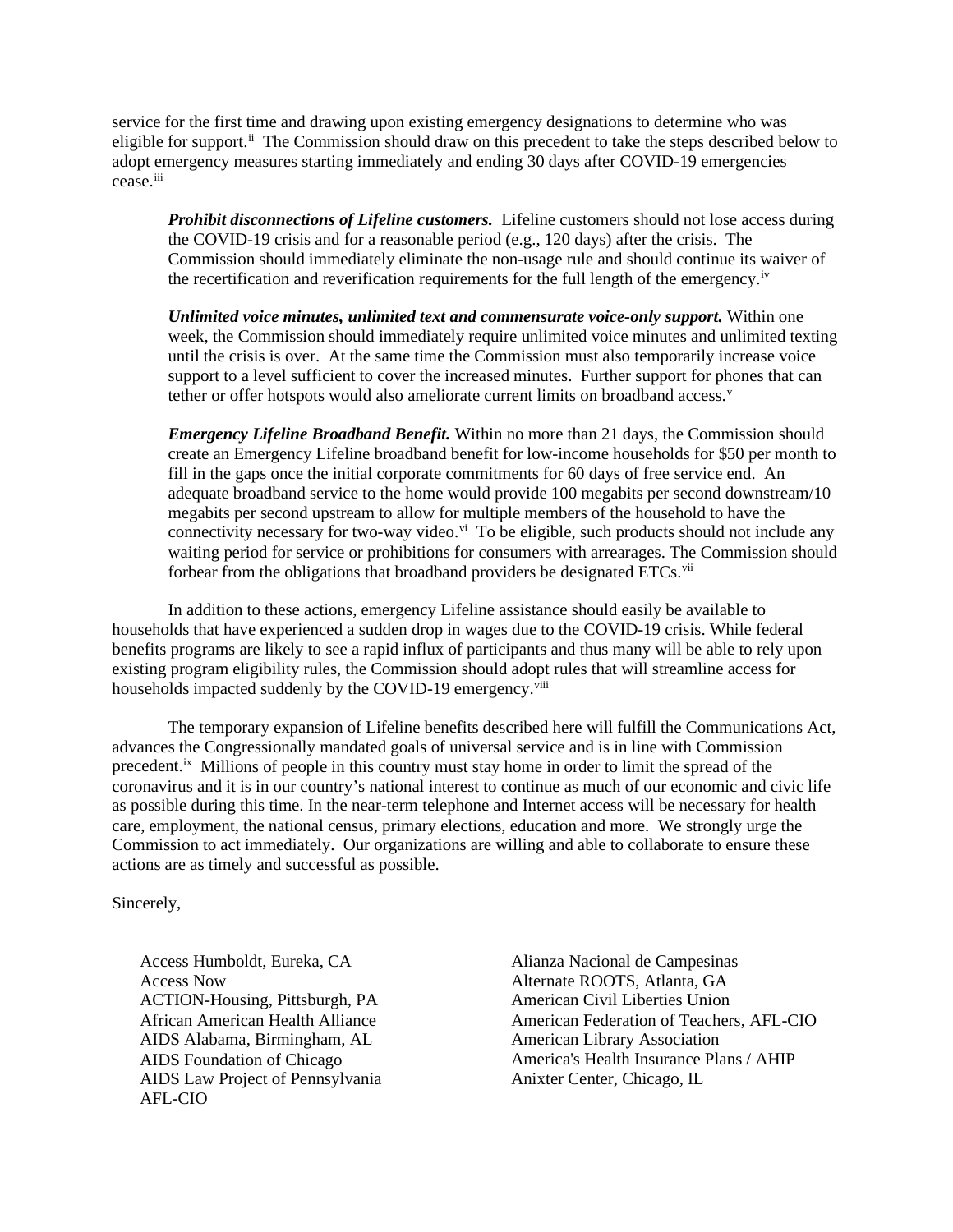Anne Arundel County, Department of Health, Anne Arundel County, MD Appalshop, Central Appalachian Region, KY, VA, WV, TN The Arc of the U.S., Washington, DC Ashbury Senior Computer Community Center, Cleveland, OH Asian Americans Advancing Justice—Los Angeles Asian Americans Advancing Justice | AAJC Asian Pacific American Labor Alliance, AFL-CIO Association for Behavioral Healthcare, **Massachusetts** Association for Community Affiliated Plans, Washington Association of Assistive Technology Act Program, Washington Association of Nurses in AIDS Care Autistic Self Advocacy Network Benton Institute for Broadband & Society Black Lives Matter DC, Washington, DC Blue Cross Blue Shield Association Boston Medical Center Health System, Boston, MA Brookline Interactive, Brookline, MA Byte Back California Center for Rural Policy California LGBT Arts Alliance, Los Angeles, CA CARDBoard Project, Plano, TX Center for Advocacy for the Rights and Interests of the Elderly (CARIE) Center for Digital Democracy Center for Law and Social Policy (CLASP) Center for New Americans, Northampton, MA The Center for Public Representation, Massachusetts, District of Columbia Center for Rural Strategies Center on Halsted, Chicago, IL Central West Justice Center, Worcester, MA Champaign County Health Care Consumers, Champaign, IL Charlotte Center for Legal Advocacy, Charlotte, NC Chicago House and Social Service Agency, Chicago, IL Chicago Women's AIDS Project, Chicago, IL Child Advocacy Center of Franklin Co & North Quabbin Inc., Greenfield, MA Children's HealthWatch, Boston, MA

Children's Home & Aid, Illinois Choices Coordinated Care Solutions, Indianapolis, IN Church World Service Citizens Action Coalition of Indiana Clinical and Support Options Coalition to End Stigma and Discrimination, Newark, NJ Collective Action for Puerto Rico, New York, NY Color Of Change Colorado Center on Law and Policy Colorado Organizations and Individuals Responding to HIV/AIDS, Colorado Common Cause Common Sense CommunicationFIRST Communications Workers of America Community Action, Greenfield, MA Community Behavioral Healthcare Association of Illinois, Springfield, Illinois Community Catalyst, Boston, MA Community Education Group, Shepherdstown, WV Community Legal Services of Philadelphia, Energy Unit, Health and Independence Unit, Philadelphia, PA Congregation of Our Lady of Charity of the Good Shepherd, U.S. Provinces Connected Nation, Inc. Consortium for School Networking (CoSN) Cunningham Township, Urbana, IL Denver Public Library, Denver, CO Disability Law Center, Boston, MA Disability Rights Education and Defense Fund (DREDF) DuPage Federation on Human Services Reform, Lombard, IL DynamicChanges LLC, Salem, OR El Valle Community Center, Villanueva, NM Emmanuel Free Methodist Church, Alton, IL Equal Hope, Chicago, IL EraseTheRedline Inc., New Jersey Esperanza, Philadelphia, PA Exprés de Gloria, Chicago IL The Family Cafe Florida Legal Services, Inc. Free Geek, Portland, OR Full Color Future, Washington DC The Garrett Law Firm, PLLC, Austin, TX Generation Justice, Albuquerque, NM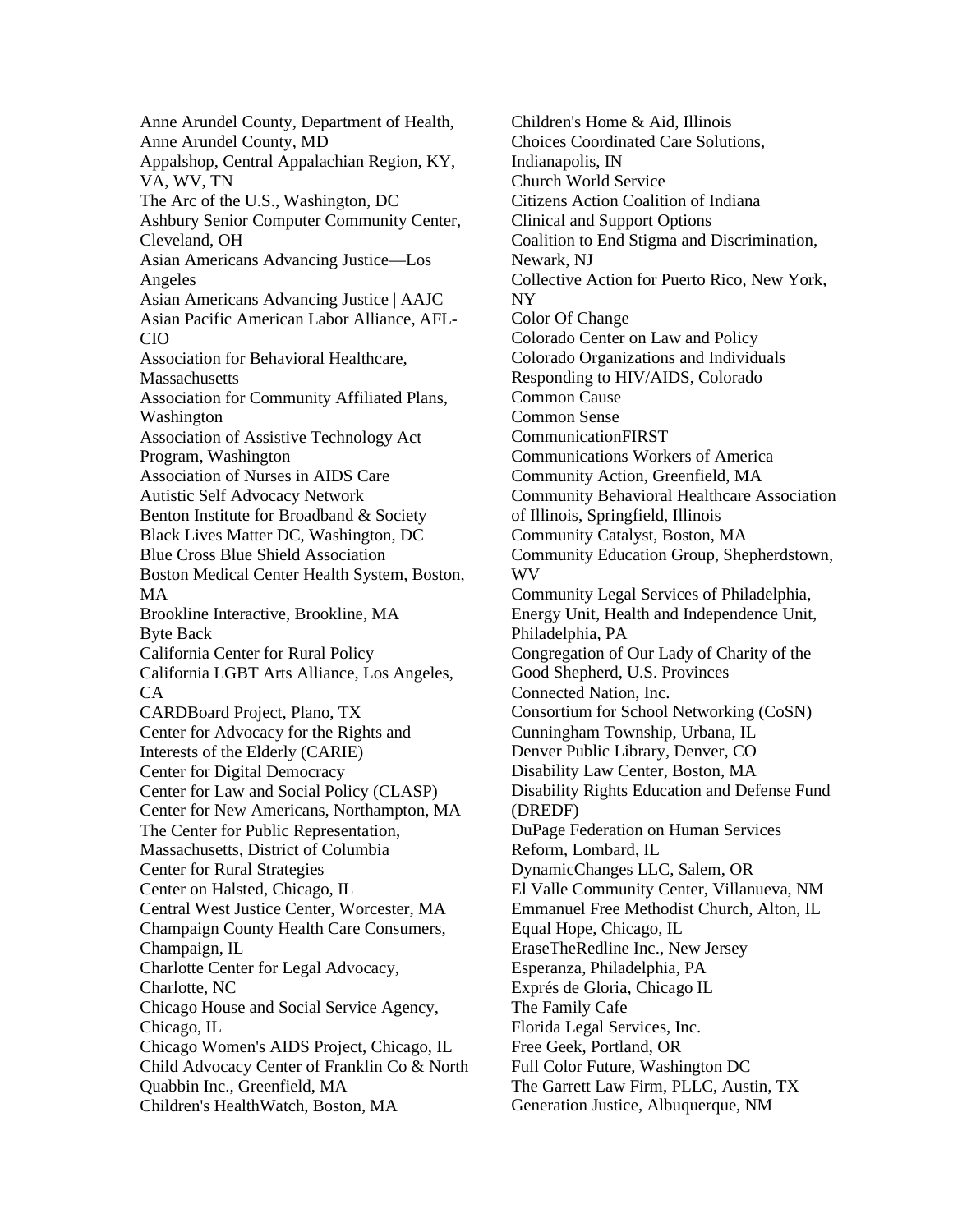George Wiley Center, Rhode Island Gift of Voice Girls Inc. Greater Boston Legal Services, Weymouth, MA GreaterWorks Inc., Chicago, Illinois The Greenlining Institute, Oakland, CA GreenTree Peer Center, Winston-Salem, NC GROW In Illinois Health & Medicine Policy Research Group, Chicago, IL Health Law Advocates, Boston, MA Healthcare Leadership Council Heartland Alliance, Chicago, IL Hepatitis Education Project, Seattle, WA Hispanic Technology & Telecommunications Partnership (HTTP) Housing Authority City of Austin, Texas Indivisible Indivisible, Illinois InnovateEDU, Brooklyn, NY Institute for Intellectual Property and Social **Justice** Joint Center for Political and Economic Studies Just Harvest, Pittsburgh, PA Just Roots, Greenfield, MA Justice Center of SouthEast Massachusetts, Brockton, MA Justice in Aging The Kennedy Forum Illinois, Chicago, IL Kentucky Equal Justice Center The Leadership Conference on Civil and Human Rights Legacy Hospice, Fishersville, VA Legal Aid Chicago Legal Council for Health Justice Chicago Legal Services Advocacy Project, St. Paul, MN Let's Talk About It (LTAI), Gainesville, FL Libraries Without Borders Line Break Media, Twin Cities, MN Liver Health Connection, Denver, CO Low Income Utility Advocacy Project, Illinois Maine Equal Justice Martinez Street Women's Center, San Antonio, TX Mass Law Reform Institute Massachusetts Health & Hospital Association, Burlington, MA Massachusetts Law Reform Institute Massachusetts League of Community Health **Centers** 

Massachusetts Senior Action Council, Dorchester, MA Media Alliance, San Francisco, CA MediaJustice Memorial Behavioral Health, Springfield, IL Mental Health America Mental Health Legal Advisors Committee, **Massachusetts** Metropolitan Family Services, Chicago, IL Michael Reese Research & Education Foundation HIV Care Program, Chicago, IL Michigan Poverty Law Program Mississippi Center for Justice Montague Catholic Social Ministries, Turners Falls, MA More Too Life, Sarasota, FL Mother and Child Alliance, Chicago, IL Mountain State Justice, West Virginia Musica Franklin, Greenfield and Montague, MA Muslims Emergency Management Puget Sound, Seattle, WA **NAACP** NAMI Chicago, Chicago, IL National Advocacy Center of the Sisters of the Good Shepherd National Alliance on Mental Illness National Alliance on Mental Illness, **Massachusetts** National Association of Community Health **Centers** National Association of Councils on Developmental Disabilities National Center for Transgender Equality National Community Action Partnership National Consumer Law Center, on behalf of its low-income clients National Consumers League National Council for Behavioral Health, Washington National Council of Churches National Digital Inclusion Alliance National Disability Rights Network National Education Association National Employment Law Project National Fair Housing Alliance National Health Law Program National Hispanic Media Coalition National League of Cities National LGBTQ Task Force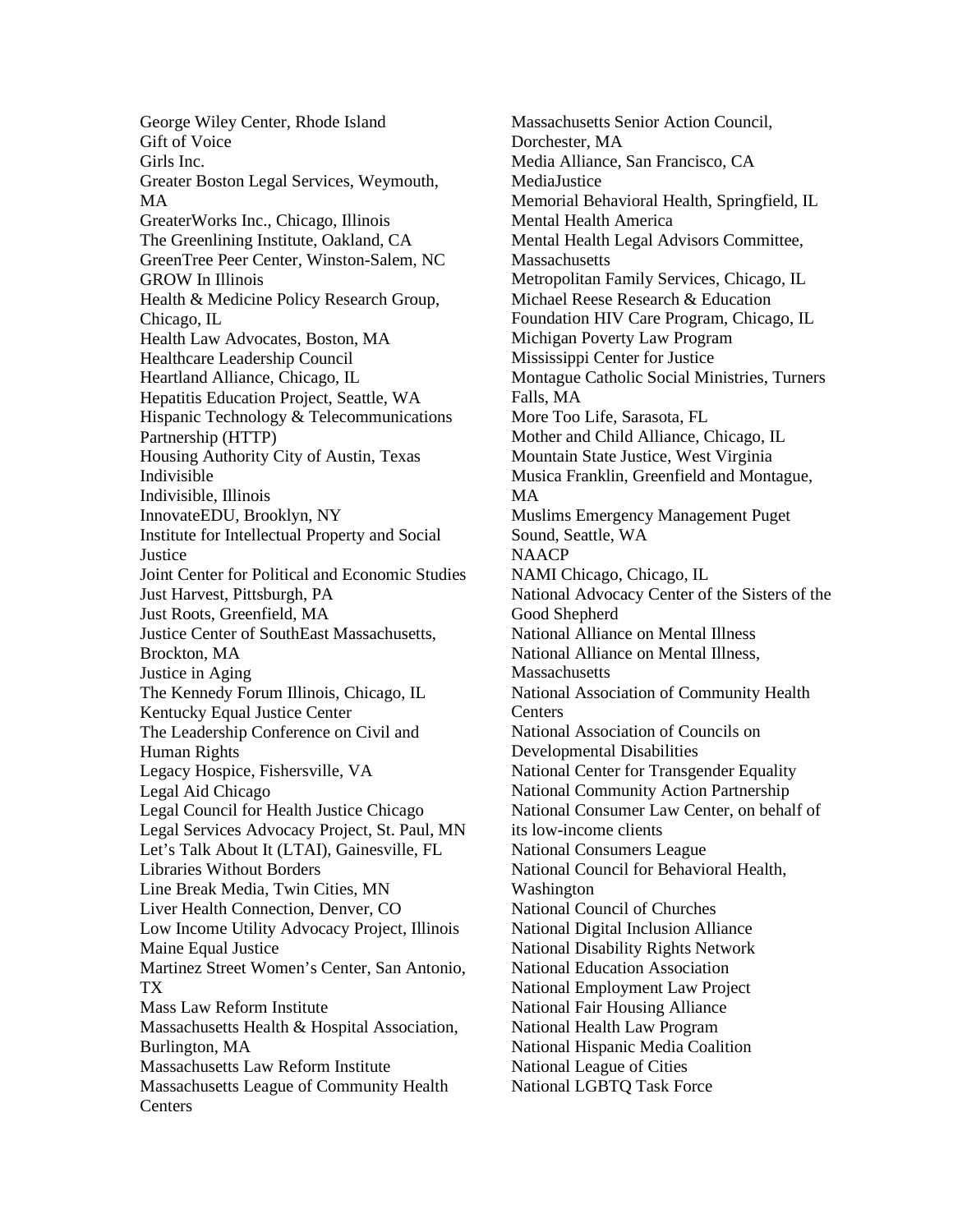National Mental Health Consumers' Self-Help Clearinghouse National Organization for Women National Respite Coalition National Urban League Native Public Media NETWORK Lobby for Catholic Social Justice New America's Open Technology Institute New Mexico Center on Law and Poverty Next Century Cities North Carolina Medical Society Northeast Justice Center, Massachusetts Nurses for Justice Baltimore, Baltimore, MD OCA - Asian Pacific American Advocates Ohio Valley Environmental Coalition, Huntington, WV On Our Own of Carroll County, Inc., Westminster, MD On Our Own of St. Mary's, Leonardtown, MD Open Access Connections, St. Paul, MN Open MIC (Open Media and Information Companies Initiative) Opportunity Ministries, Inc., Anne Arundel, MD Oregon Citizens' Utility Board, Portland, OR Our Lord's Lutheran Church Partners Bridging the Digital Divide Partners HealthCare, Community Health, Boston, MA Pax Christi USA PDG Rehabilitation Services, Inc., Millersville, MD Peer Wellness & Recovery Services, Inc., Silver Spring, MD Pennsylvania Coalition Against Domestic Violence Pennsylvania Utility Law Project, on behalf of its low-income clients Permanent Beauty LLC, Union City NJ Personal Disability Consulting, Inc., Newton, MA Portland Raging Grannies, Portland, OR Positive Women's Network USA Project Appleseed, the National Campaign for Public School Improvement Project Vida, Chicago, IL PROTEC, Detroit, MI Public Knowledge Public Utility Law Project of New York Pueblos de Lucha y Esperanza, Minneapolis MN

RCHN Community Health Foundation RCHN Community Health Foundation Rural Women's Health Project, Gainesville, FL Safer Foundation, Chicago, IL/Davenport, IA San Francisco AIDS Foundation Senior Services Plus, Alton, IL SeniorLAW Center, Pennsylvania SHLB Coalition Shriver Center on Poverty Law Sisters of Mercy of the Americas Justice Team Sol-Caritas, New York, NY South Carolina Appleseed Legal Justice Center South Side Help Center, Chicago IL Springfield Center for Independent Living, Springfield, IL Stavros, Center for Independent Living, Amherst, MA Success Against All Odds Sunrise Community for Recovery and Wellness, Asheville, NC Supportive Housing Providers Association, Springfield, IL Tech It Out Robotics Treatment Action Group Tree of Hope Association, Rockville, MD Trilogy, Inc., Chicago, IL TruEvolution, Inc., Riverside, CA UI Health Community Clinic Network, Chicago, IL Union for Reform Judaism United Church of Christ, Justice and Witness **Ministries** United Church of Christ, OC Inc. United States Society for Augmentative & Alternative Communication Urbana Champaign Independent Media Center, Urbana, IL Vermont Legal Aid, Inc. Vermont Mutual Aid Society VetsFirst Virginia Citizens Consumer Council Virginia Harm Reduction Coalition, Roanoke, VA Voices for Racial Justice, Minneapolis, MN Washington Technology Policy Podcast Corporation (WashingTECH) The Well Project Western Center on Law and Poverty, California Wildfire: Igniting Community Action to End Poverty in Arizona William E. Morris Institute for Justice, Arizona